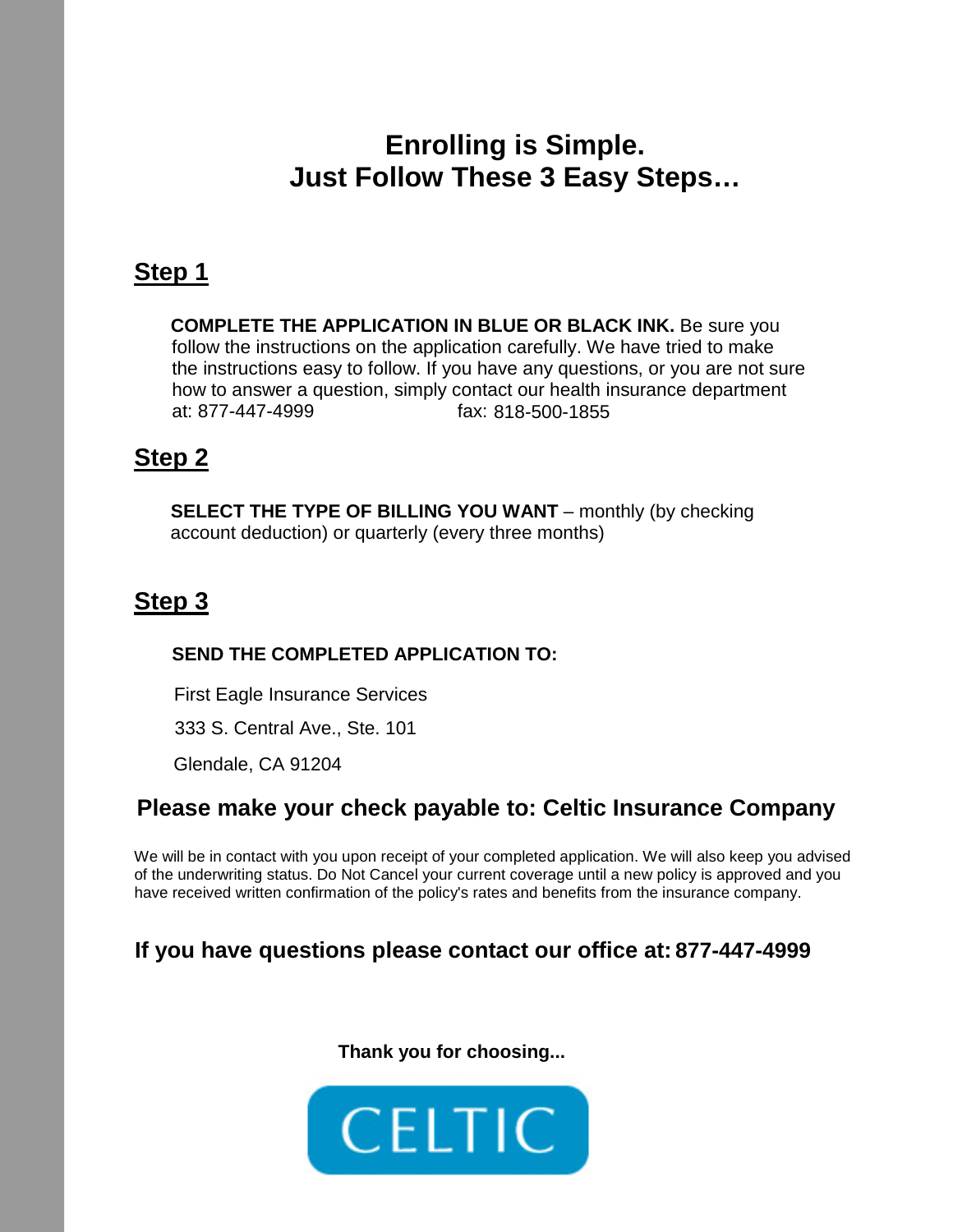FOR OFFICE USE ONLY

言

Please print in

# **CALIFORNIA Celtic Health Plans**

UNDERWRITTEN BY CELTIC INSURANCE COMPANY, CHICAGO, IL

If child-only coverage is being requested, the child is the primary applicant and a separate application must be completed for each child. **Requested Effective Date:** Requesting an effective date DOES NOT GUARANTEE underwriting to be completed before the date requested. \_\_\_\_\_\_/\_\_\_\_\_\_/\_\_\_\_\_\_ NOTE: the 29, 30 and 31 of the month are not eligible as effective dates. Application is valid within 60 days from the signature date. **Please check if this application is for:**  $\Box$  New Applicant  $\Box$  Add Dependent  $\Box$  Plan Change  $\Box$  Reapply FIRST MIDDLE LAST **Guardian's Name:** (with whom the child resides) **GUARDIAN INFORMATION:** (For Applicants under 18 years of age) **Primary Applicant's Name:** FIRST MIDDLE LAST **SECTION 1: GENERAL INFORMATION** Please print in ink **Sex:** □ Male □ Female NAME STREET CITY STATE ZIP **Name and Billing Address: BILLING INFORMATION:** If different from Primary Applicant's Residential Address (Please send bills to) **Is the Primary Applicant to be insured a U.S. citizen or a permanent legal resident of the U.S.?**  $Yes \square No$ ( If "No," coverage cannot be granted.) **Subsequent Payment Schedule:** - Monthly Automatic Pay - One month premium required (Complete Section 4)  $\Box$  Monthly Billing\* - One month premium required (Not available for Celtic Basic)  $\Box$  Monthly Billing\* - Three months premium required (No.  $\Box$ ) \*Billing fee applies **Initial Payment Method:**  One month/quarter premium: (Complete Section 4) -Credit card (including Check/Debit cards) -Check  $\Box$  Bill me later - online application only **Total Payment Submitted:** (Application fee waived for online application, www.celtic-net.com) \$ \_\_\_\_\_\_\_\_\_\_\_\_ /Monthly + \$25.00 One-time, non refundable Application Fee = \$ \_\_\_\_\_\_\_\_\_\_\_\_ Total Payment submitted \$ \_\_\_\_\_\_\_\_\_\_\_\_ /Quarterly + \$25.00 One-time, non refundable Application Fee = \$ \_\_\_\_\_\_\_\_\_\_\_\_ Total Payment submitted Have you previously applied for insurance with Celtic Insurance Company?  $\Box$  Yes  $\Box$  No STREET EXAMPLE TO A STATE STATE A STATE A STATE OF THE STATE AND STATE STATE STATE STATE STATE A STATE STATE S **Relationship to Applicant:** -Self -Parent -Legal Guardian - Other \_\_\_\_\_\_\_\_\_\_\_\_\_\_\_\_\_\_\_\_\_\_ **Does the payor want to include other family members on one billing statement?**  $\Box$  Yes  $\Box$  $\Box$  No  $\overline{\Box}$  Parent  $\Box$  $\Box$  Legal Guardian MIDDLE<br>
Grandparent  $\Box$  Other **Birth Date: Age: Age: Age: Social Security Number: Height: Height: Weight:**  $\mathsf{f}\mathsf{t}$ . In. lbs.  $\mathsf{f}\mathsf{t}$ . In. lbs. **Email Address:**<br> **Marital Status:** □ Single □ Married □ Divorced □ Widowed **Home Phone Number: Best Time To Call: Phone Number during regular business hours: Best Time To Call:**  $\vert$  a.m. p.m.  $\vert$  a.m. p.m.  $\vert$  a.m. p.m. **Primary Applicant's Current Residential Address:**

If "Yes," the Family Billing Statement Form needs to be completed, dated, signed and submitted with the application.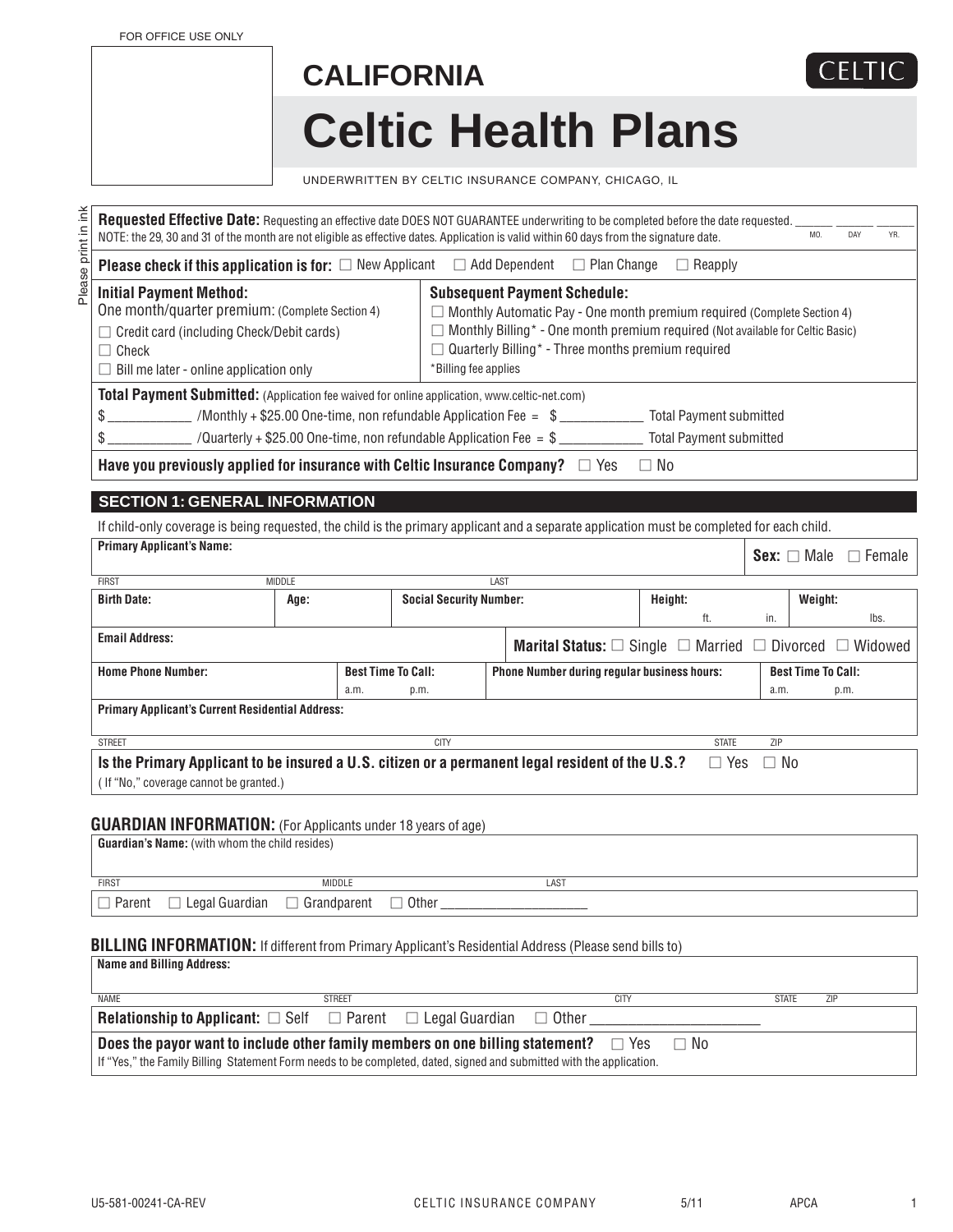| <b>SECTION 1: GENERAL INFORMATION (continued)</b>                     |                                                                                                                                                                                                                       |                                             |  |  |  |
|-----------------------------------------------------------------------|-----------------------------------------------------------------------------------------------------------------------------------------------------------------------------------------------------------------------|---------------------------------------------|--|--|--|
|                                                                       | <b>PRODUCT OPTIONS:</b> (Choose one of the three plans):                                                                                                                                                              |                                             |  |  |  |
| <b>Celtic Basic:</b>                                                  |                                                                                                                                                                                                                       |                                             |  |  |  |
| Coinsurance:<br><b>Deductible Options:</b><br><b>Benefit Options:</b> | 80/20 of the next \$10,000<br>\$1,500<br>$\Box$ \$2,500<br>$\Box$ \$5,000<br><b>Prescription Drug Card</b>                                                                                                            |                                             |  |  |  |
| <b>CeltiCare Preferred</b><br><b>Options: (Select one)</b>            | "AnyDoc" PPO<br>Select PPO<br>Managed Indemnity                                                                                                                                                                       |                                             |  |  |  |
| Coinsurance/Deductible<br><b>Options: (Select one)</b>                | 80/20 of the next \$10,000<br>$\square$ \$500<br>$\square$ \$1,500<br>$\square$ \$5,000<br>$\Box$ \$1,000<br>$\square$ \$2,500                                                                                        | 100%<br>32,500<br>$\Box$ \$5,000            |  |  |  |
| <b>Benefit Options:</b>                                               | <b>Prescription Drug</b><br><b>Supplemental Accident</b><br>$\Box$<br>Term Life Beneficiary Name:                                                                                                                     | Term Life Insurance<br>Relationship to You: |  |  |  |
| <b>CelticSaver HSA</b><br><b>Options: (Select one)</b>                | PP <sub>0</sub><br><b>Managed Indemnity</b>                                                                                                                                                                           |                                             |  |  |  |
| Coinsurance/Deductible<br><b>Options: (Select one)</b>                | <b>Individual (Applicant Only)</b><br>80/20 of the next \$18,000-\$1,500 deductible<br>80/20 of the next \$12,000-\$2,600 deductible<br>100%-\$1,500 deductible<br>100%-\$2,600 deductible<br>100%-\$5,000 deductible |                                             |  |  |  |

# **OTHER HEALTH COVERAGE**

| Do you have any major medical health insurance coverage currently in force? $\square$ Yes* $\square$ No<br>*If "Yes," will the insurance coverage applied for be used to replace this existing coverage? $\Box$ Yes $\Box$ No<br>(If "Yes," a replacement form may be required in your state. Consult your agent. If "No," coverage cannot be issued.) |  |  |  |  |
|--------------------------------------------------------------------------------------------------------------------------------------------------------------------------------------------------------------------------------------------------------------------------------------------------------------------------------------------------------|--|--|--|--|
| Were you covered under any other Health Insurance plan in the last 18 months? $\square$ Yes $^*$ $\square$ No<br>*If "Yes," what type of coverage was your or your dependents last plan?<br>$\Box$ Employer Based Group $\Box$ Individual $\Box$ COBRA $\Box$ Other                                                                                    |  |  |  |  |
| If you currently have a major medical plan in force or had coverage in the last 18 months complete the following:<br>Carrier Name:<br><b>IMPORTANT:</b> DO NOT cancel any existing health coverage until written notification of your acceptance by Celtic.                                                                                            |  |  |  |  |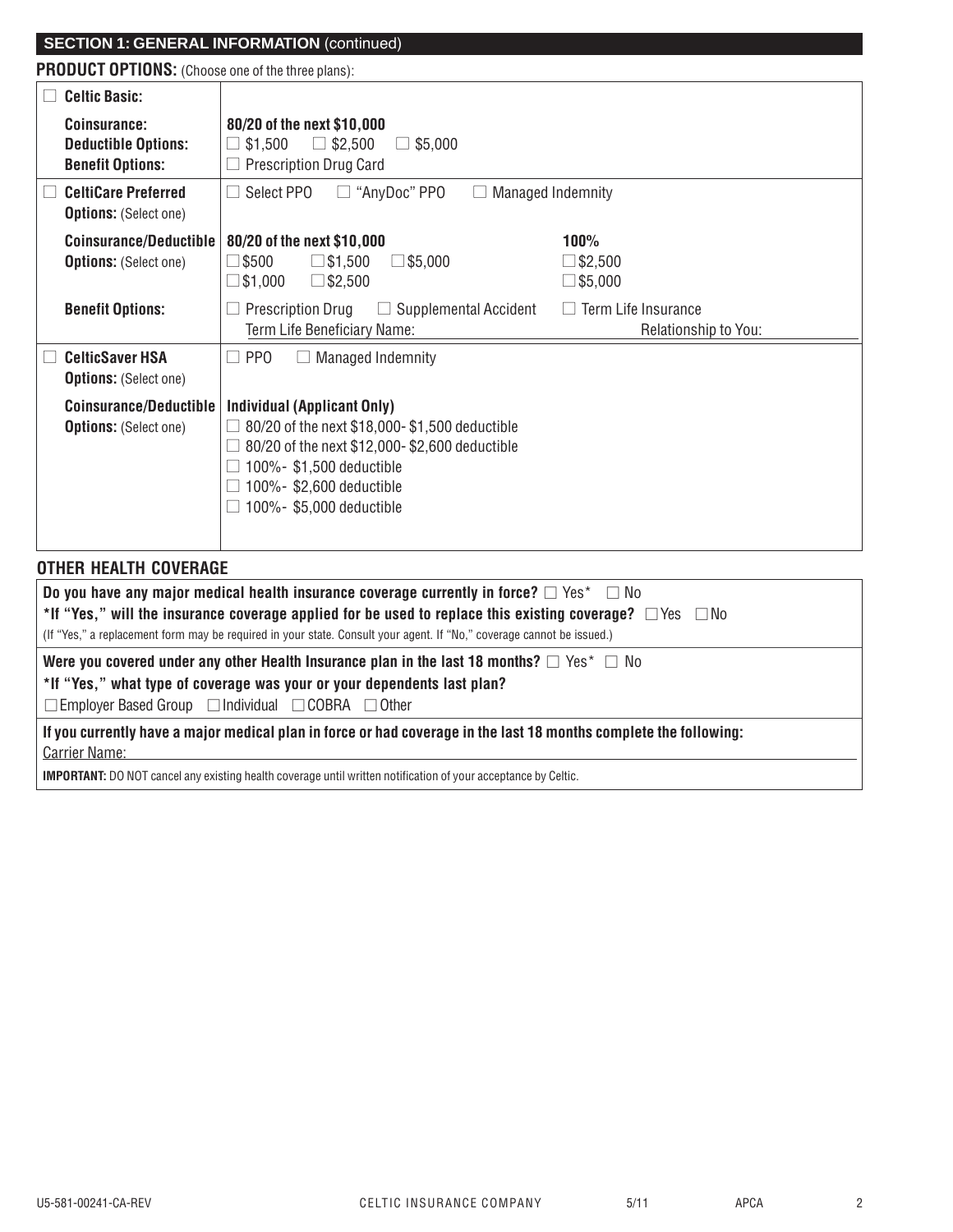## **SECTION 2: HEALTH AND OCCUPATION QUESTIONS**

## **HEALTH QUESTIONS** For this insurance to be issued, the answers to the following health questions must be true, complete, and accurately recorded. All health information must be provided in Section 3 of this application, and Celtic Insurance Company must approve this application. No one may change this requirement in any way. If any information on any form is misstated or omitted, coverage may later be rescinded. Rescission voids coverage from the effective date, and any premiums already paid will be refunded, minus any claims already paid. No payments will be made for any claims submitted, whether or not the treatment was related to the condition that was omitted or misstated. **PLEASE DO NOT MARK OVER OR STRIKE OUT ANY SIGNATURE, DATE OR HEALTH QUESTION INFORMATION.** (Any changes, corrections or alterations must be initialed and dated by the primary applicant.) Medical conditions that occur after the signature date and before the effective date of the coverage, if approved, will be considered in the final underwriting decision. You need to communicate any medical condition occurring during such period to the Underwriting Department at (877) 865-5478.  $\Box$  YES  $\Box$  $\Box$  NO NOT SURE **1. PREGNANCY** Are you, your spouse or any dependent, whether to be covered or not, now pregnant or an expectant parent or have an adoption pending? (If "YES," this coverage cannot be provided.) provided.)<br>If "Yes," check all who apply:  $\Box$  Applicant  $\hskip10mm \Box$  $\Box$  Spouse  $\Box$  Dependent(s) **2. GENERAL HEALTH**  $\Box$  YES  $\Box$  $\Box$  NO  $\Box$  NOT SURE a. Within the last 10 years, have you been counseled or advised that you have or may have had any disease, disorder, impairment, deformity, familial or congenital abnormality, injury or any chronic or untreatable condition whether active or in remission?  $\Box$  YES  $\Box$  $\Box$  NO  $\Box$  NOT SURE **b.** Do you have a prosthetic device or implant (including breast implants)?  $\Box$  YES  $\Box$  $\Box$  NO  $\Box$  NOT SURE **c.** Have you been prescribed any medications in the last 12 months? **3A. SPECIFIC HEALTH CONDITIONS** Within the last 10 years, have you ever been treated for or diagnosed with: (Y=Yes, N=No and NS=Not Sure) **Y N NS Y N NS List all medications taken by you within the last 12 months.**  If more space is needed attach a separate sheet which must be signed and dated by the Primary applicant. **Name of Medication Mate Started | Date Ended | Dosage and Frequency | Reason/Condition | Reason**

| <b>Diabetes</b><br>d.<br>Gout<br>q.<br>Chronic Fatigue Syndrome<br>Cancer<br>e.<br>Asthma<br>Tumor<br>S.<br>ι.<br>Cyst<br>Alcohol, substance or drug abuse<br>g.<br>h.<br>Infertility<br>or dependence<br>MS/ALS/Parkinson's/Alzheimer's<br>Complications of pregnancy<br>u.<br>Sexual dysfunction<br><b>Attention Deficit Disorder</b><br>V.<br>Sexually transmitted disease(s)<br>k.<br><b>Elevated Cholesterol</b><br>ι.<br><b>Migraines</b><br>m. |  | Υ<br>N<br><b>NS</b><br>a.<br>b.<br>C. | Stroke<br>High Blood Pressure<br>Mitral Valve Prolapse | Υ<br><b>NS</b><br>N<br>n.<br>0<br>p | Seizures or Epilepsy<br>Arthritis<br>Fibromyalgia |
|-------------------------------------------------------------------------------------------------------------------------------------------------------------------------------------------------------------------------------------------------------------------------------------------------------------------------------------------------------------------------------------------------------------------------------------------------------|--|---------------------------------------|--------------------------------------------------------|-------------------------------------|---------------------------------------------------|
|-------------------------------------------------------------------------------------------------------------------------------------------------------------------------------------------------------------------------------------------------------------------------------------------------------------------------------------------------------------------------------------------------------------------------------------------------------|--|---------------------------------------|--------------------------------------------------------|-------------------------------------|---------------------------------------------------|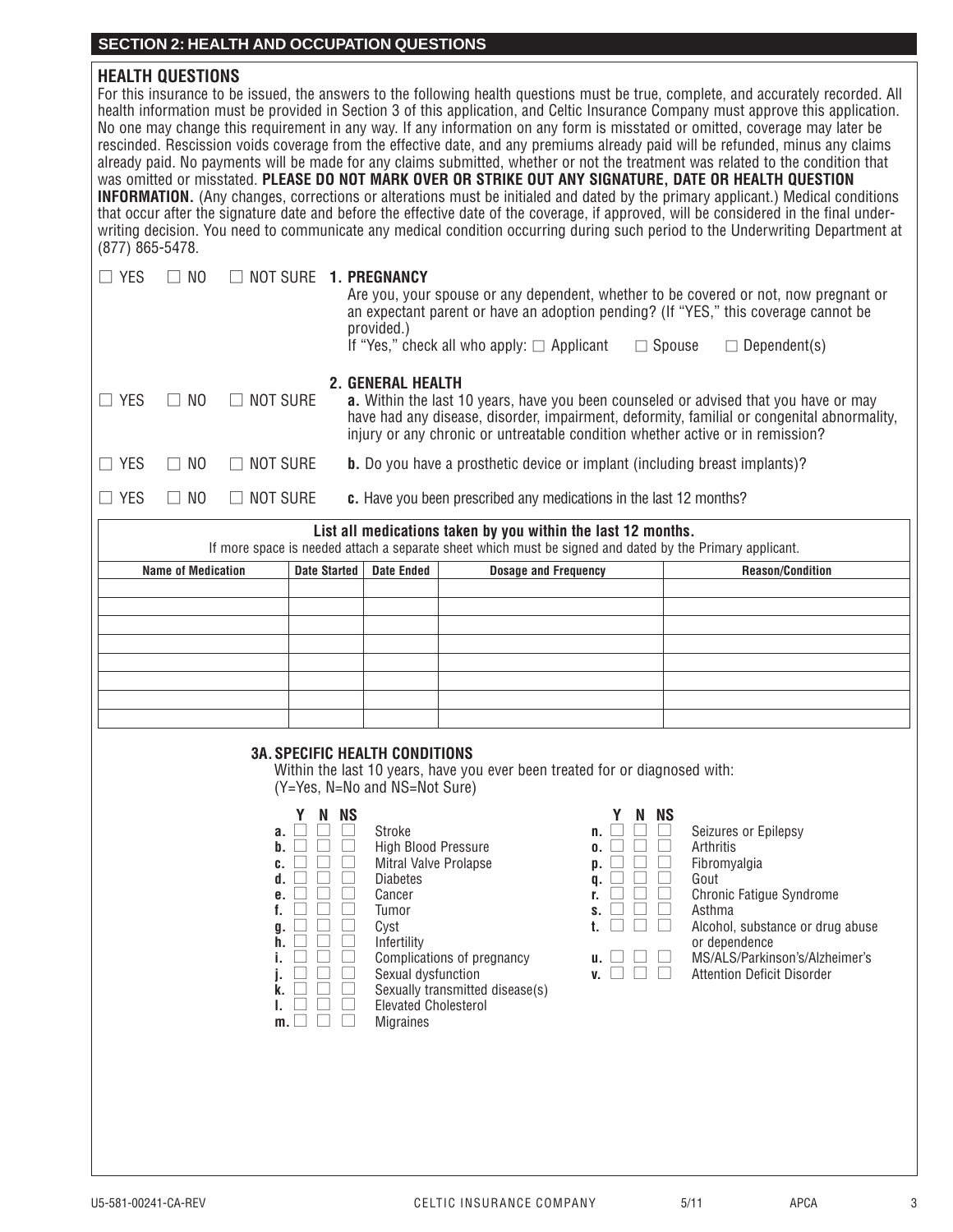| <b>3B. SPECIFIC HEALTH CONDITIONS</b><br>Within the last 5 years, have you ever been treated for or diagnosed with: (Y=Yes, N=No and NS=Not Sure)                                                                                                                                                                                                                                                                                                                                                                                                                                                                                                                                                                                                                                                                                                                                                                                                                                                                                              |  |  |  |  |  |
|------------------------------------------------------------------------------------------------------------------------------------------------------------------------------------------------------------------------------------------------------------------------------------------------------------------------------------------------------------------------------------------------------------------------------------------------------------------------------------------------------------------------------------------------------------------------------------------------------------------------------------------------------------------------------------------------------------------------------------------------------------------------------------------------------------------------------------------------------------------------------------------------------------------------------------------------------------------------------------------------------------------------------------------------|--|--|--|--|--|
| Y N NS<br>Y N NS<br>$\Box$<br>$\Box$<br>Heart Condition, including chest pain m.<br>$\Box$<br>Joint disorder<br>a.<br><b>Heart Murmur</b><br>Musculoskeletal system disorder<br>b.<br>n.<br><b>Circulatory Disorder</b><br>$\Box$<br>$\perp$<br>Digestive system disorder<br>□<br>$\Box$<br>C.<br>0.<br>$p. \Box \Box \Box$<br>Blood disorder<br>Respiratory disorder, other than for<br>d.<br>Liver<br>cold or flu<br>e.<br>Eye Disorder, other than for cold or flu<br>f.<br>Kidney<br>q.<br><b>Genital Disorder</b><br>Ear Disorder, other than for cold or flu<br>g.<br>r.<br><b>Urinary Tract Disorder</b><br>Skin Disorder, other than for cold or flu<br>h.<br>S.<br>Any disease or disorder<br>Emotional, psychological, psychiatric<br>i.<br>t.<br>of the reproductive system<br>or nervous condition or disorder<br>Neurological disorders or condition<br>Thyroid disorder<br>u.<br>Nervous system disorder<br>Allergies<br>k.<br>$\mathsf{v}$ . $\Box$<br>Back, Neck or Spine disorder<br>I.<br><b>4. RECENT MEDICAL TREATMENT</b> |  |  |  |  |  |
| Within the past 24 months, have you undergone or been advised or recommended for:<br>(Y=Yes, N=No and NS=Not Sure)                                                                                                                                                                                                                                                                                                                                                                                                                                                                                                                                                                                                                                                                                                                                                                                                                                                                                                                             |  |  |  |  |  |
| Y N NS<br>Y N NS<br>Lab work or tests<br>Psychological or marital counseling<br>a.    <br>$\Box$<br>e.<br>Hospitalization<br>Physical, occupational, or disability therapy<br>$\mathsf{b}$ . $\Box$<br>⊔<br>$\Box$<br>f. II<br>⊔<br>Surgery or surgical consultation<br>Second opinion from another physician<br>$\Box$<br>$\Box$<br>$\mathfrak{a}$ . $\Box$<br>$\overline{\phantom{a}}$<br>C.<br>$\Box$<br>$\Box$<br>Treatment for any condition(s)<br>d.<br>$\Box$                                                                                                                                                                                                                                                                                                                                                                                                                                                                                                                                                                           |  |  |  |  |  |
| $\Box$ NOT SURE<br>h. Are you scheduled for or awaiting the results of any tests, biopsies, procedures<br>$\Box$ YES<br>$\Box$ NO<br>or lab work?                                                                                                                                                                                                                                                                                                                                                                                                                                                                                                                                                                                                                                                                                                                                                                                                                                                                                              |  |  |  |  |  |
| $\Box$ YES<br>$\Box$ NO<br>$\Box$ NOT SURE<br>i. Have you consulted with or received treatment from any doctor or other healthcare<br>provider for any other condition or symptom(s) not listed on this application?                                                                                                                                                                                                                                                                                                                                                                                                                                                                                                                                                                                                                                                                                                                                                                                                                           |  |  |  |  |  |
| $\Box$ YES<br>$\Box$ NO<br>$\Box$ NOT SURE<br>j. Have you seen any healthcare provider for any other condition, signs or symptom(s)<br>which have not yet been diagnosed?                                                                                                                                                                                                                                                                                                                                                                                                                                                                                                                                                                                                                                                                                                                                                                                                                                                                      |  |  |  |  |  |
| $\Box$ YES<br>$\Box$ NO<br>NOT SURE 5. IMMUNE SYSTEM DISORDER<br>WARNING: California law prohibits an HIV Test from being required or used by health<br>insurance companies as a condition of obtaining health insurance coverage.                                                                                                                                                                                                                                                                                                                                                                                                                                                                                                                                                                                                                                                                                                                                                                                                             |  |  |  |  |  |
| Have you ever been treated for or diagnosed as having Acquired Immune Deficiency<br>Syndrome (AIDS), diseases associated with AIDS or any immune system disorders other<br>than HIV infection?                                                                                                                                                                                                                                                                                                                                                                                                                                                                                                                                                                                                                                                                                                                                                                                                                                                 |  |  |  |  |  |
| NOT SURE 6. OCCUPATION/AVOCATION QUESTION<br><b>YES</b><br>N <sub>0</sub><br>Do you participate in or work in any of the following occupations/avocations?<br>Bartending<br>Musician<br>Crop dusting<br>Off-shore drilling<br>Hazardous materials<br>Police<br>Inter-state trucking<br>Professional fire fighting<br>Professional sports or athletics<br>Mining<br>Modeling<br>Roofing<br>Motorized vehicle racing                                                                                                                                                                                                                                                                                                                                                                                                                                                                                                                                                                                                                             |  |  |  |  |  |
| If "Yes," please provide the name(s) of each occupation/avocation.                                                                                                                                                                                                                                                                                                                                                                                                                                                                                                                                                                                                                                                                                                                                                                                                                                                                                                                                                                             |  |  |  |  |  |
| Occupation/Avocation:<br>Occupation/Avocation:                                                                                                                                                                                                                                                                                                                                                                                                                                                                                                                                                                                                                                                                                                                                                                                                                                                                                                                                                                                                 |  |  |  |  |  |
| Occupation/Avocation:                                                                                                                                                                                                                                                                                                                                                                                                                                                                                                                                                                                                                                                                                                                                                                                                                                                                                                                                                                                                                          |  |  |  |  |  |
| $\Box$ YES<br>$\Box$ NO<br>NOT SURE 7. TOBACCO QUESTION<br>Have you used any type of tobacco product in the last 12 months?                                                                                                                                                                                                                                                                                                                                                                                                                                                                                                                                                                                                                                                                                                                                                                                                                                                                                                                    |  |  |  |  |  |
|                                                                                                                                                                                                                                                                                                                                                                                                                                                                                                                                                                                                                                                                                                                                                                                                                                                                                                                                                                                                                                                |  |  |  |  |  |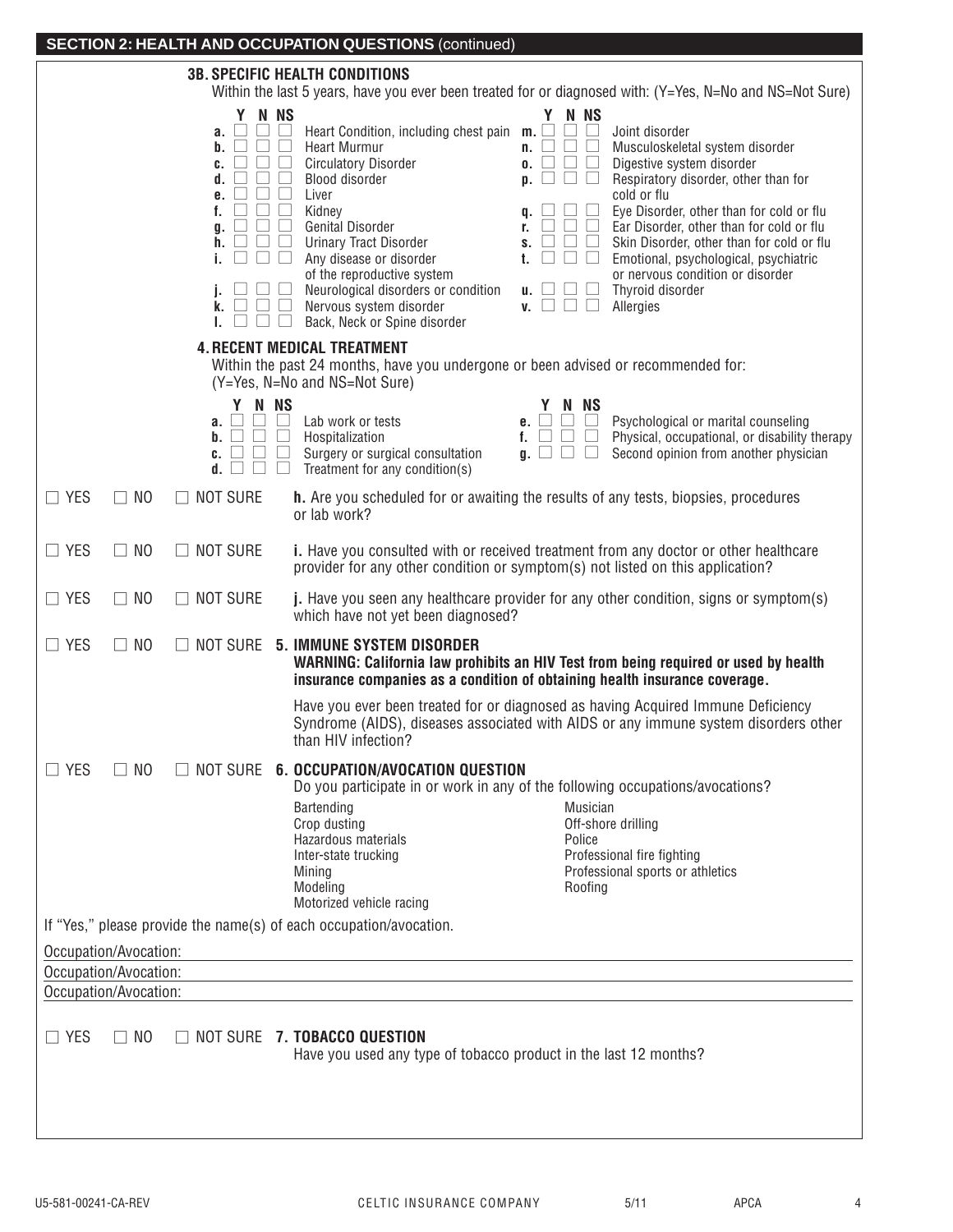## **SECTION 3: ADDITIONAL HEALTH QUESTION INFORMATION**

**To be completed if the applicant answered "Yes" to any questions in Section 2. If more space is needed attach a separate sheet, each separate sheet must be signed and dated by the primary applicant.**

| Please give month and year when providing dates. Also, please give specifics when listing conditions, (Ex. Broken left leg.) |                                |  |  |
|------------------------------------------------------------------------------------------------------------------------------|--------------------------------|--|--|
| Ques. No.:                                                                                                                   |                                |  |  |
| Diagnosis/Condition:                                                                                                         |                                |  |  |
|                                                                                                                              |                                |  |  |
| Onset Date:                                                                                                                  | Date Last Treated:             |  |  |
| Length of Treatment:                                                                                                         |                                |  |  |
| Medication(s), including over the counter (please list med/dosage):                                                          |                                |  |  |
|                                                                                                                              |                                |  |  |
| Details of Treatment:                                                                                                        |                                |  |  |
| Is Treatment Pending or Scheduled?                                                                                           | If so, please provide details: |  |  |
| Name of Test(s)/Surgery:                                                                                                     |                                |  |  |
| Date of Test(s)/Surgery:                                                                                                     |                                |  |  |
| Results of Test(s)/Surgery:                                                                                                  |                                |  |  |
| Is the condition still present?                                                                                              | If not, date of recovery:      |  |  |
| Doctor's name, Address and Phone Number:                                                                                     |                                |  |  |
|                                                                                                                              |                                |  |  |
|                                                                                                                              |                                |  |  |
| Ques. No.:                                                                                                                   |                                |  |  |
| Diagnosis/Condition:                                                                                                         |                                |  |  |
|                                                                                                                              |                                |  |  |
| Onset Date:                                                                                                                  | Date Last Treated:             |  |  |
| Length of Treatment:                                                                                                         |                                |  |  |
| Medication(s), including over the counter (please list med/dosage):                                                          |                                |  |  |
|                                                                                                                              |                                |  |  |
| Details of Treatment:                                                                                                        |                                |  |  |
| Is Treatment Pending or Scheduled?                                                                                           | If so, please provide details: |  |  |
| Name of Test(s)/Surgery:                                                                                                     |                                |  |  |
| Date of Test(s)/Surgery:                                                                                                     |                                |  |  |
| Results of Test(s)/Surgery:                                                                                                  |                                |  |  |
| Is the condition still present?                                                                                              | If not, date of recovery:      |  |  |
| Doctor's name, Address and Phone Number:                                                                                     |                                |  |  |
|                                                                                                                              |                                |  |  |
|                                                                                                                              |                                |  |  |
| Ques. No.:                                                                                                                   |                                |  |  |
| Diagnosis/Condition:                                                                                                         |                                |  |  |
| Onset Date:                                                                                                                  | Date Last Treated:             |  |  |
| Length of Treatment:                                                                                                         |                                |  |  |
| Medication(s), including over the counter (please list med/dosage):                                                          |                                |  |  |
|                                                                                                                              |                                |  |  |
| Details of Treatment:                                                                                                        |                                |  |  |
| Is Treatment Pending or Scheduled?                                                                                           | If so, please provide details: |  |  |
|                                                                                                                              |                                |  |  |
| Name of Test(s)/Surgery:                                                                                                     |                                |  |  |
| Date of Test(s)/Surgery:                                                                                                     |                                |  |  |
| Results of Test(s)/Surgery:                                                                                                  |                                |  |  |
| Is the condition still present?                                                                                              | If not, date of recovery:      |  |  |
| Doctor's name, Address and Phone Number:                                                                                     |                                |  |  |
|                                                                                                                              |                                |  |  |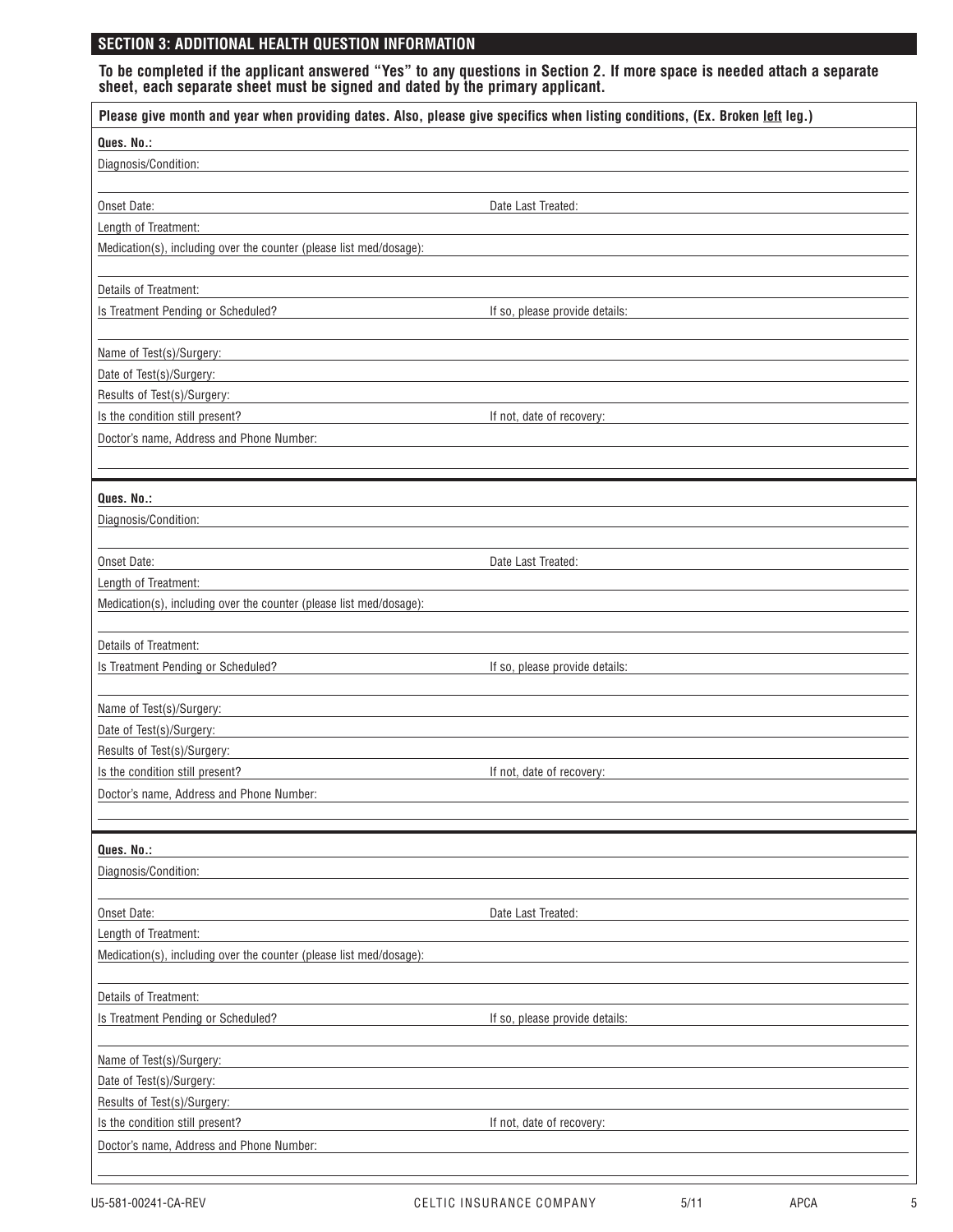## **SECTION 4: PREMIUM PAYMENT METHOD AND AUTHORIZATION AGREEMENT**

## **INITIAL PAYMENT:** CREDIT CARD OR CHECK, **PRODUCER PAYMENTS ARE NOT ACCEPTED**

THE PLAN APPLIED FOR IS NOT AN EMPLOYER SPONSORED GROUP HEALTH PLAN.

|                                                                                                                                      | 1. For Initial Payment Only: I authorize Celtic Insurance Company to bill my account for the initial payment and I agree to pay the initial payment |  |  |  |  |
|--------------------------------------------------------------------------------------------------------------------------------------|-----------------------------------------------------------------------------------------------------------------------------------------------------|--|--|--|--|
|                                                                                                                                      | billed in accordance to my payment selection on this application by checking the following credit card box:                                         |  |  |  |  |
|                                                                                                                                      | $\Box$ VISA® (including Check/Debit cards*) $\Box$ Mastercard® (including Check/Debit cards*) $\Box$ Discover®                                      |  |  |  |  |
|                                                                                                                                      | * Debit cards must have a Visa or Mastercard logo on the front of the Debit Card.                                                                   |  |  |  |  |
|                                                                                                                                      | Card No.:<br>Expiration Date (MO/YR):                                                                                                               |  |  |  |  |
|                                                                                                                                      | Cardholder's Name:                                                                                                                                  |  |  |  |  |
|                                                                                                                                      | 2. Or, attach your check below for total payment submitted.                                                                                         |  |  |  |  |
| <b>MONTHLY AUTOMATIC PAY PLAN</b>                                                                                                    |                                                                                                                                                     |  |  |  |  |
| Note: If your withdrawal is not honored by your bank, you will be removed from the Monthly Automatic Pay Plan and sent a paper bill. |                                                                                                                                                     |  |  |  |  |
|                                                                                                                                      | Payor Name or Depositor if different: (Please print)                                                                                                |  |  |  |  |

| <b>FIRST</b>                                                                                     | <b>MIDDLE</b> |                                         | LAST |       |  |
|--------------------------------------------------------------------------------------------------|---------------|-----------------------------------------|------|-------|--|
| <b>Relationship to Applicant:</b> $\Box$ Self $\Box$ Parent                                      |               | $\Box$ Legal Guardian $\Box$ Other      |      |       |  |
| <b>Signature of Primary Payor:</b>                                                               |               |                                         |      | Date: |  |
|                                                                                                  |               |                                         |      |       |  |
| <b>Name of Financial Institution:</b>                                                            |               |                                         |      |       |  |
|                                                                                                  |               |                                         |      |       |  |
| <b>Specify type of account:</b> $\Box$ Checking or $\Box$ Savings                                |               | <b>Checking/Savings Account Number:</b> |      |       |  |
| ABA 9 Digit Routing Number: (See below or please call your Financial Institution for assistance) |               |                                         |      |       |  |

Celtic Insurance Company is hereby authorized to present checks drawn on my checking or savings account on the first business day of each month, until this authorization is terminated. I understand that premiums already paid will be refunded to me if my Health Plan is not issued.

I further authorize the bank named to pay and charge to my account those payments that are drawn on my account by Celtic Insurance Company, and I agree that the bank named shall be fully protected in honoring any such payments. The bank's rights and treatment of each payment shall be the same as if it were signed by me. If any such payment is dishonored, whether with or without cause, I understand that the bank shall not be liable whatsoever, even though such dishonor results in a forfeiture of insurance. The authorizations above remain in effect until the bank is notified of termination by me in writing. To terminate coverage, I will also notify Celtic Insurance Company in writing.

| Joe Smith<br>123 Main Street<br>Anytown, IL 12345 | ATTACH YOUR INITIAL CHECK OR MONEY<br><b>ORDER FOR PREMIUM PAYMENT</b><br>Date | 1117                 |
|---------------------------------------------------|--------------------------------------------------------------------------------|----------------------|
|                                                   |                                                                                | \$<br><b>Dollars</b> |
| <b>Routing Number</b><br>For                      | 1234567891011 1117                                                             |                      |

# **DO NOT STAPLE CHECKS TO FORM.**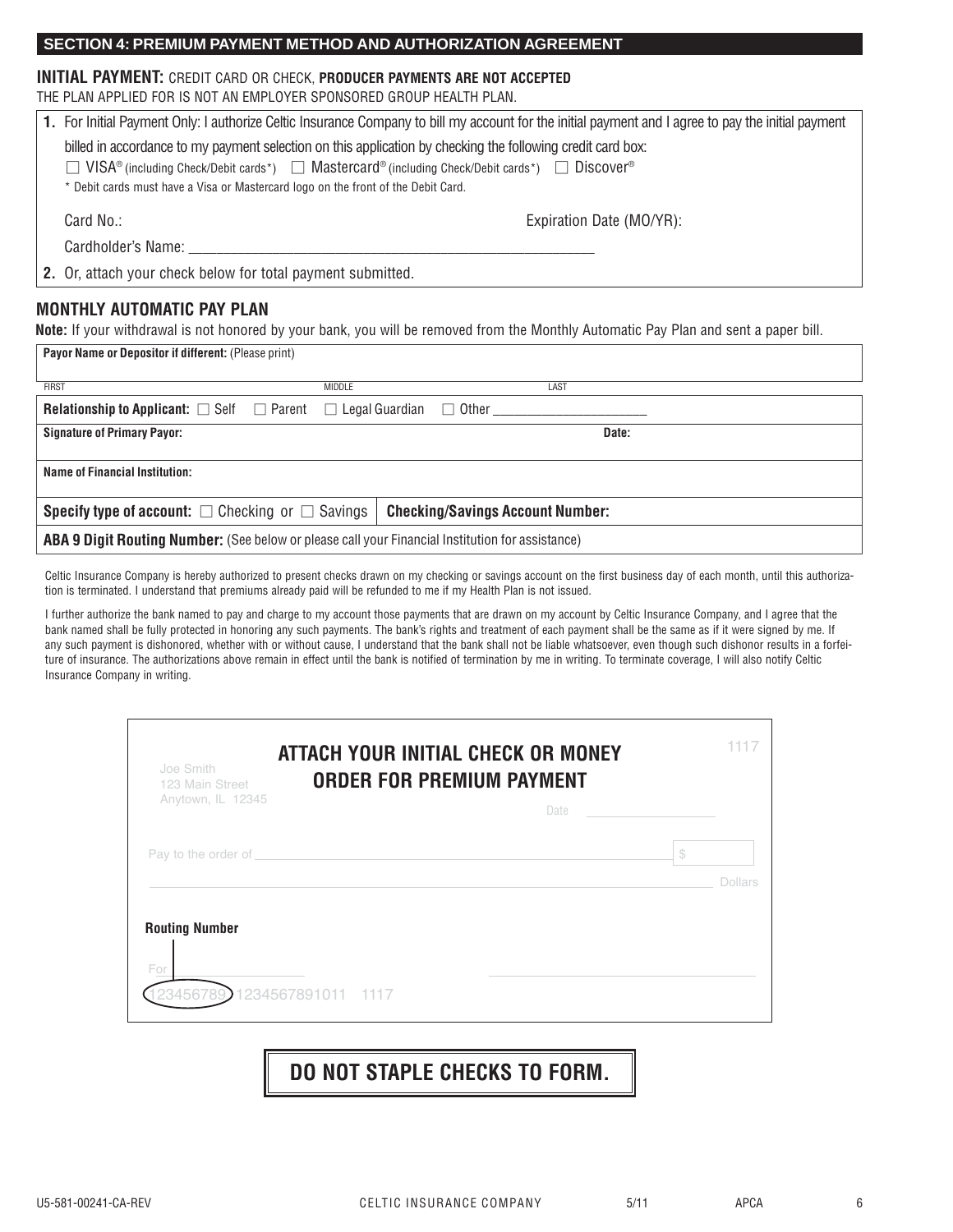## **SECTION 5: AGREEMENT AND SIGNATURE**

- **1. TRUE AND COMPLETE:** To the best of my knowledge and belief my answers to the questions on this application and any additional information I have provided are true and complete and accurately recorded. I under stand that under no circumstances is a producer or company representative allowed to permit me to answer any question inaccurately or untruthfully and I represent that such did not occur. The producer is not authorized to alter any terms of the Health Plan. I understand that I may not pay cash or make checks payable to the agent or broker, or leave the payee blank.
- **2. PRE-EXISTING CONDITIONS:** I understand that eligible expenses for pre-existing conditions may be limited.
- **3. EFFECTIVE DATE:** Except as provided in the Conditional Receipt, I understand that this insurance, if approved, will become effective the day after the confirmed receipt date the application and all required medical and other information is received by Celtic. Application is valid within 60 days from the signature date.
- **4. HEALTH INFORMATION.** I understand any medical conditions that occur after the signature date and before the effective date of the coverage, if approved, will be considered in the final underwriting decision. I am responsible for communicating any medical condition occurring during such period to the Underwriting Department at (877) 865-5478.
- **5. HEALTH CARE CERTIFICATION:** I understand that a Health Care Certification Program is a part of the Health Plan. This program requires me to have all hospital confinements, outpatient surgeries, and major diagnostic tests Certified. I understand that failure to do so will result in a reduction of my health plan benefits or no benefits paid at all. The Health Care Certification Program number is 1-800-477-7870.
- **6. OTHER COVERAGE:** I understand that in order to be eligible for this coverage I cannot be covered under any other major medical plan. I hereby attest that no one applying for coverage under the Health Plan will be covered under any other coverage.
- **7. PREFERRED PROVIDER ORGANIZATION:** I understand if I have selected one of the PPO plan options as part of my Health Plan, then I agree to participate and comply with all requirements of the PPO plan. I understand that I will maximize my benefits when treatment is received from a participating hospital (and physician, if the Select PPO plan is chosen) and that it is my responsibility to ensure that a PPO hospital (and physician, if the Select PPO plan is chosen) is near me.
- **8. APPLICATION:** I understand that I am applying for membership in the Celtic 18 Plus Health Plan Trust and am responsible for ensuring that all premium payments are met. I understand that Celtic will individually underwrite my application and that if my application is accepted by Celtic, a Health Plan will be issued to me. I understand that the plan applied for is not an employersponsored group health plan, that it will in no way be related to any employer/employee relationship, and it is not offered pursuant to and does not comply with state or federal small employer laws. If premium will be paid from a business/employer account, I hereby certify that I will not receive favorable tax treatment under sections 162, 125 or 106 of the United States Revenue Code, unless such favorable tax treatment would not make the plan subject to any state or federal small employer laws.
- **9. AUTHORIZATION TO RELEASE INFORMATION:** I authorize any physician, medical or health care practitioner, hospital, clinic, other medically related facility, insurance company, third party administrator, employer or consumer reporting agency having information regarding me, including information concerning advice, diagnosis, treatment or care of physical, psychiatric, mental or emotional conditions, drug, substance or alcohol abuse, illness or injury, and copies of all hospital records, medical records, pharmaceutical records or non-medical information, to give to Celtic Insurance Company, its reinsurers, or its legal representatives, and its affiliates, any and all such information. However, such information does not include psychotherapy notes (as defined by 45 C.F.R. §164.501). This information will be used by Celtic to determine eligibility for insurance and make benefit determinations. I understand that there is a possibility of redisclosure of any information pursuant to this authorization and that information, once disclosed, may no longer be protected by federal rules governing privacy and confidentiality. I understand failure to sign this authorization may result in the denial of my application for coverage or eligibility for benefits.

I understand that I can revoke this authorization, as described in Celtic's HIPAA Notice of Privacy Practices for Protected Health Information (PHI), at any time by giving written notice to Celtic and my revocation will not affect the rights of any individual who has acted in reliance on the authorization prior to receiving notice of my revocation. I know that I may request to receive a copy of this authorization. This authorization shall remain valid for two years from the date shown below. A photocopy of this authorization shall be considered as valid as the original.

**10. HSA INFORMATION:** I understand that the health insurance plan is separate from the Health Savings Account (HSA) and the HSA is administered by someone other than Celtic. I understand the HSA has a separate maintenance fee.

**Any person who, with intent to defraud or knowing that he is facilitating a fraud against an insurer, submits an application containing a false, incomplete or deceptive statement may be guilty of insurance fraud.**

**I understand the policy form for which I am applying contains an arbitration provision and that any disputes arising under this policy may be resolved through the arbitration process as indicated in the applicable policy provision.**

Signature of PRIMARY APPLICANT: (Parent or Guardian if under 18 years of age)

Date: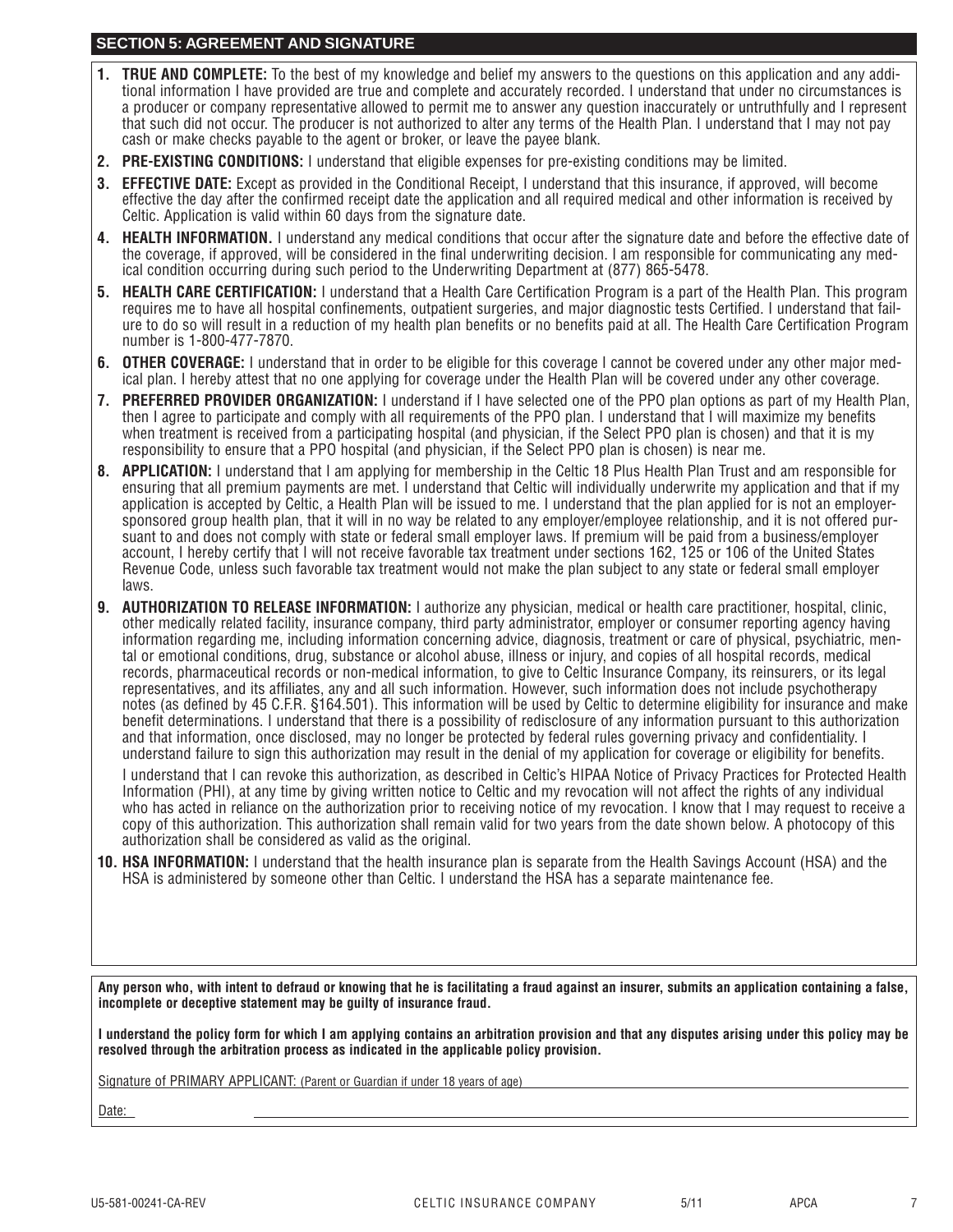## **SECTION 6: PRODUCER INFORMATION**

**You must be currently licensed and appointed with Celtic in the state where the application was completed.**

**NOTE: If you have written business with Celtic** *in this state* **during this calendar year, just complete your name, Social Security number and sign below. There is no need to submit a copy of your license with every case.**

| <b>Writing Producer's Name:</b>                         |              | <b>Producer Number:</b>                           |
|---------------------------------------------------------|--------------|---------------------------------------------------|
|                                                         |              |                                                   |
| Address:<br>Glendale, CA 91204                          |              |                                                   |
| <b>CITY</b>                                             | <b>STATE</b> | <b>ZIP</b>                                        |
| Telephone Number: (Including Area Code)<br>877-447-4999 |              | Fax Number: (Including Area Code)<br>818-500-1855 |
| Email:                                                  |              |                                                   |

#### **AS AN AGENT OR REPRESENTATIVE WHO IS SUBMITTING THIS APPLICATION TO CELTIC INSURANCE COMPANY, YOU HAVE THE DUTY TO ASSIST THE APPLICANT IN PROVIDING ANSWERS TO HEALTH QUESTIONS ACCURATELY AND COMPLETELY.**

Agent/Broker Attestation:

To the best of my knowledge, the information on this application is complete and accurate. I explained to the applicant, in easy-to-understand language, the risk to the applicant of providing inaccurate information and the applicant understood the explanation.

Notice: If you state as an agent any material fact that you know to be false, you are subject to a civil penalty of up to ten thousand dollars (\$10,000), as authorized under California Insurance Code 10119.3(c).

Signature of Agent (required): Date: Date: Date: Date: Date: Date: Date: Date: Date: Date: Date: Date: Date: Date: Date: Date: Date: Date: Date: Date: Date: Date: Date: Date: Date: Date: Date: Date: Date: Date: Date: Date:

Print Name: Agent Number: Agent Number: Agent Number: Agent Number: Agent Number: Agent Number: Agent Number: Agent Number: Agent Number: Agent Number: Agent Number: Agent Number: Agent Number: Agent Number: Agent Number:

Agent Telephone Number:

**Mail this application to:** 

**Celtic Insurance Co. P.O. Box 26110 Little Rock, AR 72221**

**www.celtic-net.com**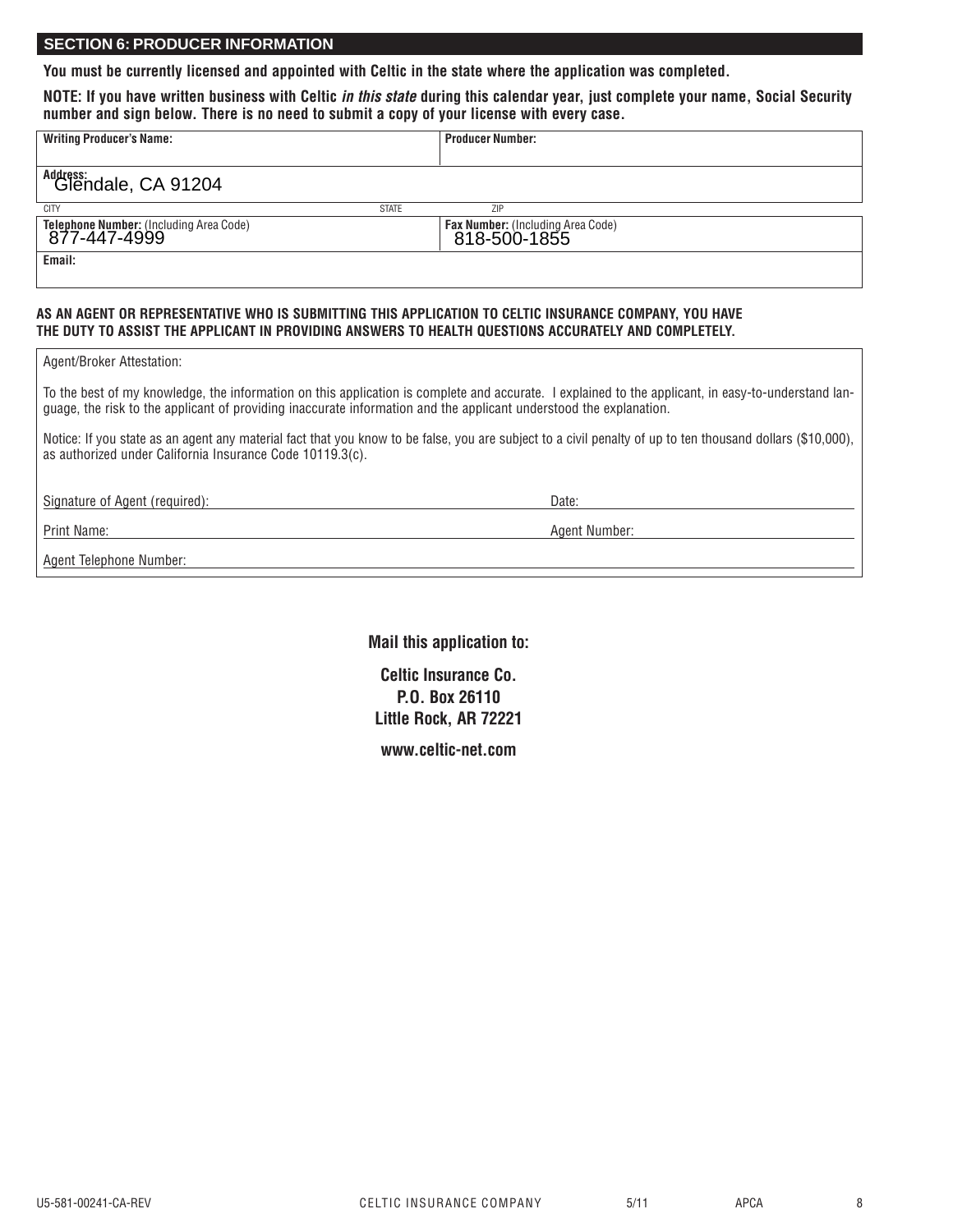# **PLEASE KEEP THE FOLLOWING SECTIONS FOR YOUR RECORDS**

## **NOTICE OF INFORMATION PRACTICES**

In order to properly underwrite and administer your insurance coverage, we must collect personal information concerning your insurability. You are our most important source of information, but we may also contact other sources, including medical professionals and institutions, employers, and other insurance companies.

In some situations, and in compliance with applicable law, we may disclose necessary items of information to third parties without your specific authorization.

You have the right to be told about, and to see (and copy if you wish) items of personal information about you which appear in our files, including the nature and scope of information contained in investigative consumer reports. You also have the right to seek correction, amendment, or deletion of information you believe to be inaccurate.

If you have questions or desire additional information about the items disclosed above, please write to us at Celtic Insurance Company, Underwriting Department, 233 South Wacker Drive, Suite 700, Chicago, IL 60606.

Requests for medical information will only be disclosed to your attending physician.

#### **CONDITIONAL RECEIPT FOR HEALTHPLAN**

#### **ALWAYS COLLECT THE INITIAL PREMIUM AND GIVE THE APPLICANT THIS CONDITIONAL RECEIPT.**

No insurance will become effective prior to the approval of your application by Celtic. No producer or broker is authorized to alter or waive any of the following provisions of the receipt:

Applicant's Name:

Social Security Number:

Amount Received:

Date:

Coverage will become effective on the "Effective Date" (as defined below) if all of the following conditions are met: (1) On the Date of Application, the applicant must be a risk acceptable to Celtic. (2) If Celtic cannot determine the acceptability of the applicant as defined in (1) above, due to the nonreceipt (within 60 days of the date of application) of medical or other material information that Celtic has requested from the applicant or other sources; then this condition has not been fulfilled and no coverage will be provided under the terms of this Conditional Receipt. (3) The initial premium, equal to one month/quarter of the first yearly premium has been paid, and the check, credit card or bank draft is honored on the first presentation for payment.

"Effective Date'' as used herein means 12:01 a.m. on the later of: (A) the Requested Effective Date; (B) the day following the postmarked date on the application envelope addressed to Celtic; the day following the fax date to Celtic; or the date after the electronic submission of the application to Celtic.

If no postmarked date, the effective date is the day after the confirmed receipt date of the application. **Note: Metered mail is not an acceptable postmark.**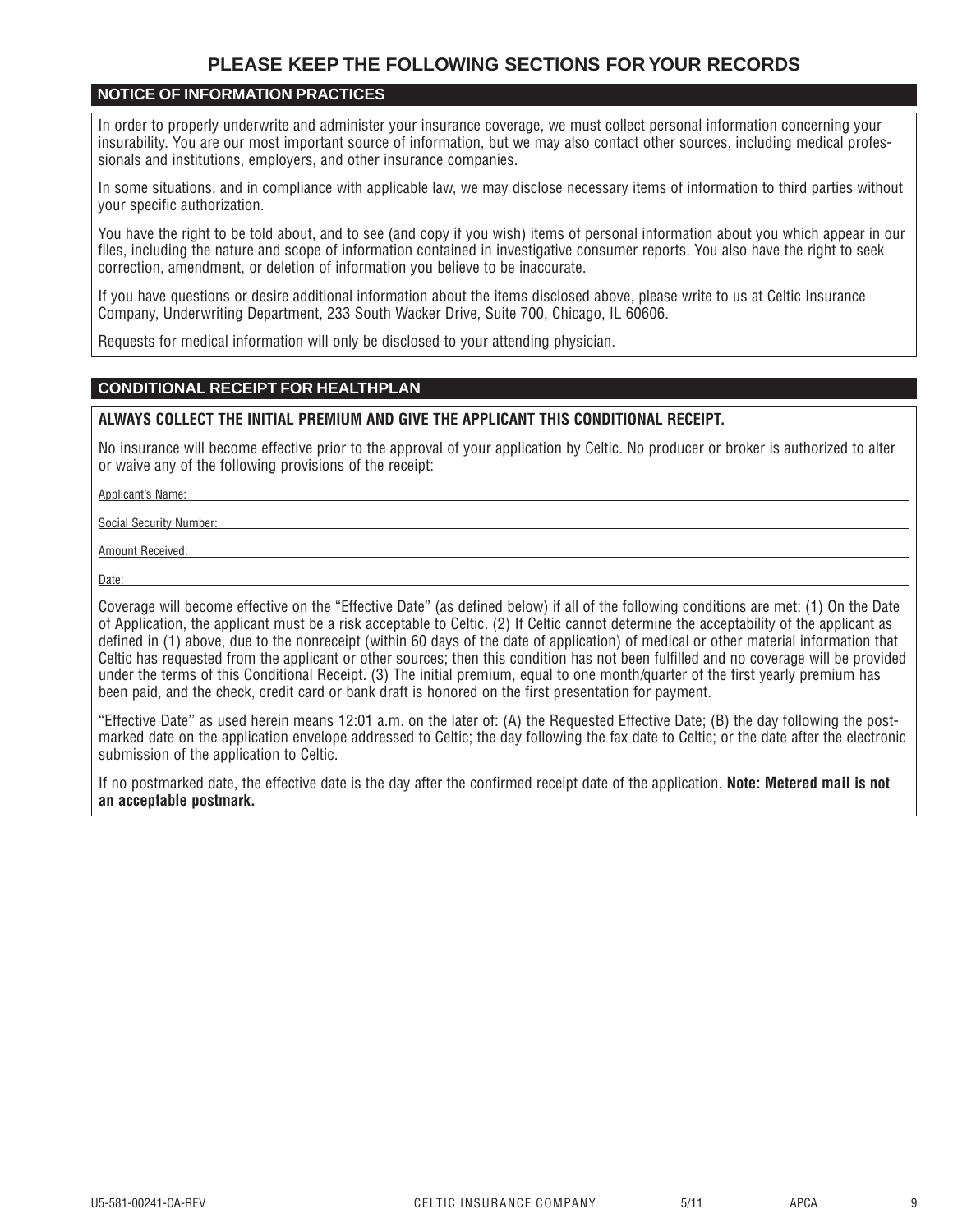# **HIPAA Notice OF Privacy Practices For Protected Health Information ("PHI") For CELTIC Insurance Company ("Celtic")** EFFECTIVE NOVEMBER 1, 2003

#### **This Notice Describes How Medical Information About You May Be Used and Disclosed and How You Can Get Access to This Information. Please Review It Carefully.**

Celtic is committed to protecting the confidentiality and security of information it collects about you and does not share information about you with any other companies for their use in marketing products to you. **If the practices described in this Notice are acceptable to you, there is nothing you need to do.** If after reading this notice you still have questions, feel free to send them to

Attn: HIPAA Privacy Officer, [233 South Wacker Drive, Suite 700, Chicago, IL 60606.]

You have received this notice because of your proposed or actual health insurance coverage with Celtic Insurance Company. Celtic is required by federal law to maintain the privacy of your Protected Health Information ("PHI"), and to provide you with this notice of its legal duties and privacy practices regarding your PHI. Celtic is required to abide by the terms of this notice as currently in effect, and reserves the right to change the terms of this notice and to make new notice provisions effective for all PHI that it maintains. Notice of any such changes will be provided to you.

#### **1. Protected Health Information ("PHI"):**

This notice describes how Celtic may use and disclose your PHI if needed, to carry out treatment, payment or health care operations, and for other purposes that are permitted or required by law. It also describes your rights to access and control your PHI, which is individually identifiable information that relates to your past, present or future health or condition and related health care services. Examples of PHI used by Celtic include, but are not limited to, your application for coverage and claims submitted by you or health care providers on your behalf.

#### **2. Uses and Disclosures of PHI for Treatment, Payment and Health Care Operations:**

Your PHI may be used and disclosed by Celtic for purposes of payment or health care operations. Celtic may use or share your PHI with providers for payment purposes. Celtic may share your PHI with third party "business associates" that perform various functions for the Company. Celtic maintains written agreements with its business associates contractually binding them to protect the privacy of your PHI. Celtic may use or disclose, as needed, your PHI to support the Company's business activities related to providing health insurance benefits. These activities may include, but are not limited to, quality assessment, underwriting, premium rating, actuarial analysis, reinsurance, medical review, legal services, auditing, fraud and abuse detection, regulatory compliance, business planning and development, and general management and administration.

#### **3. Other Permitted and Required Uses and Disclosures That May Be Made Without Your Consent, Authorization or Opportunity to Object:**

Celtic may use or disclose your PHI in certain circumstances without your consent or authorization. These situations may include, but are not limited to, the following:

*Required by Law:* Celtic may use or disclose your PHI to the extent state or federal law requires use or disclosure. Any use or disclosure will be compliant with applicable law, and will be limited to the requirements of such law. Celtic will notify you of the uses or disclosures if the law requires such notification.

*Public Health:* Celtic may disclose your PHI to a public health authority for public health activities and purposes if applicable law permits the authority to collect or receive the information. Celtic also may disclose your PHI, when directed by a public health authority, to a foreign government agency that is collaborating with such authority.

*Health Oversight:* Celtic may disclose PHI to a health oversight agency for activities authorized by state or federal law, such as audits and investigations.

*Abuse or Neglect:* Celtic may disclose your PHI to a public health authority that is authorized by law to receive reports of child abuse or neglect. Furthermore, Celtic may disclose your PHI to the governmental entity authorized to receive such information, in accordance with state or federal law, if the Company reasonably believes that you have been a victim of abuse, neglect or domestic violence.

*Legal Proceedings:* Celtic may disclose PHI in the course of judicial or administrative proceedings, in response to a court order or administrative tribunal, to the extent such disclosure is expressly authorized, and in response to a subpoena, discovery request, or other lawful purpose.

*Military Activity and National Security:* Celtic may use or disclose PHI of individuals who are Armed Forces personnel (1) for activities deemed necessary by appropriate military command authorities; (2) for the purpose of a determination by the Department of Veterans Affairs of your eligibility for benefits; or (3) to a foreign military authority if you are a member of that foreign military. Celtic also may disclose your PHI to authorized federal officials for conducting national security and intelligence activities.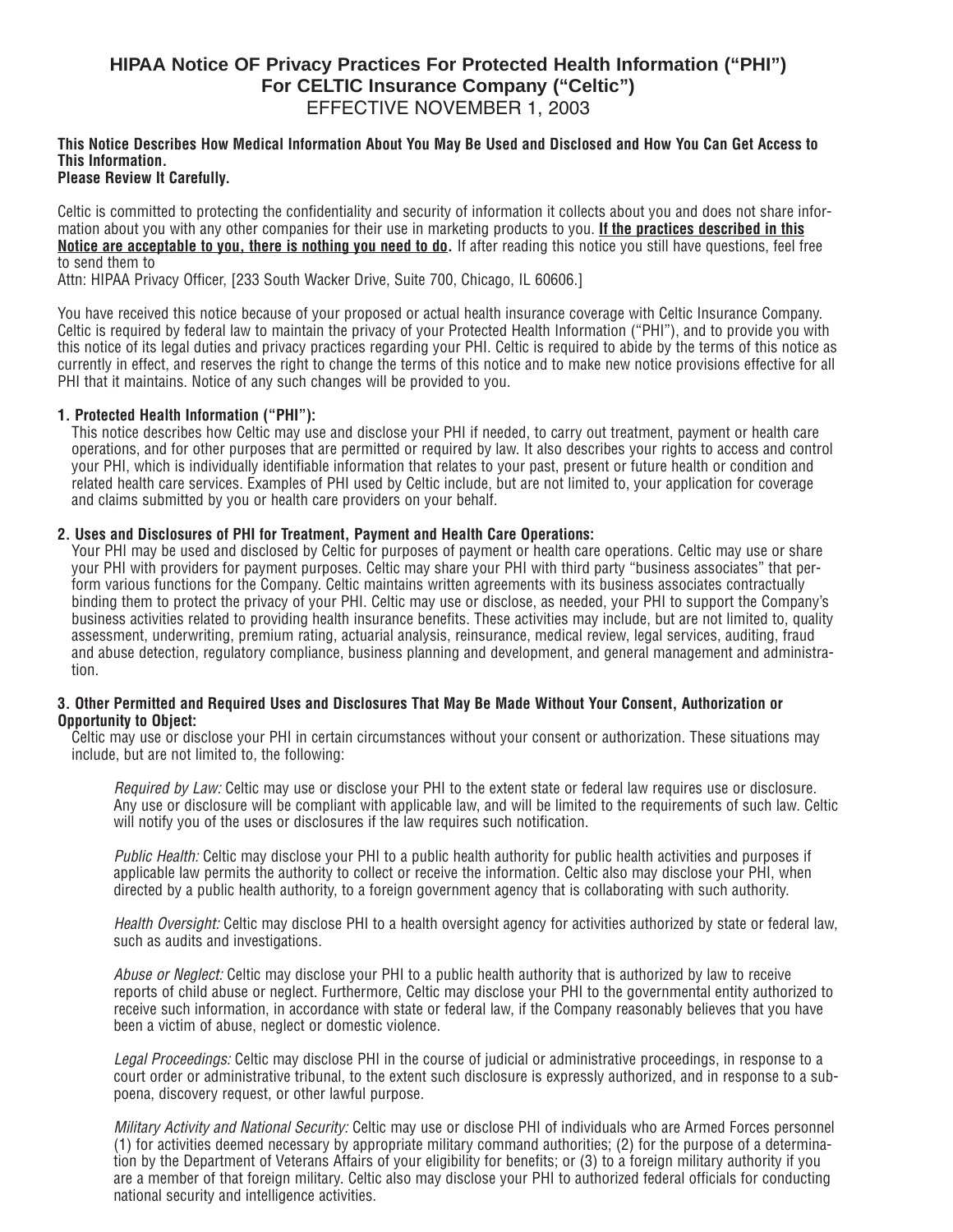#### **4. Other Permitted or Required Uses and Disclosures That May Be Made With Your Consent, Authorization, or Opportunity to Object:**

Celtic may use or disclose your PHI in certain circumstances with your consent, authorization or if you have no objection. You have the opportunity to agree or object to the use or disclosure of all or part of your PHI. If you are not present or able to agree or object to the use or disclosure of your PHI, then Celtic may determine, using professional judgment, whether such use or disclosure is in your best interest. If such circumstances arise, only the PHI that is necessary and relevant to the provision of your health insurance benefits will be disclosed.

*EOBs Sent to Primary Insured:* Unless you object and instruct otherwise, all explanations of benefits ("EOBs"), including for all covered family members and eligible dependents, will be sent to the primary insured person.

#### **5. Uses and Disclosures of PHI Based Upon Your Written Authorization:**

Celtic may engage in other uses and disclosures of your PHI upon receiving your written authorization. You may revoke an authorization, in writing, at any time, except to the extent that an action has been taken in reasonable reliance on the use or disclosure indicated in the authorization.

#### **6. Your Rights:**

The following is a description of your rights with respect to your PHI and a brief description of how you may exercise those rights.

*Inspect and Copy Your PHI:* You may obtain and inspect a copy of your PHI that is in a designated record set for as long as Celtic maintains it. However, federal law prohibits Celtic from allowing an inspection or copy of psychotherapy notes; privileged information compiled in reasonable anticipation of or use in a legal proceeding; or PHI that is subject to a law which prohibits its access. If you wish to receive a copy of your PHI, your request must be made using Celtic's "Medical Records Request" form. You may request this form by submitting a written request to Attn: HIPAA Records Request Department, Celtic Insurance Company, 233 S. Wacker Dr., Suite 700, Chicago, IL 60606. Note that there is a fee of \$25 per provider that must be received by Celtic from you before records will be released. Since your health care providers are the original source of this information, and they may or may not charge a fee for copies, you may wish to request this information from your provider(s) before requesting it from Celtic.

*Place a Restriction on Your PHI:* You may request that Celtic not use or disclose your PHI. Your request should be in writing, it must state the specific restriction requested, and it must state to whom the restriction applies. Your request should be sent to: Attn: Policyowner Service Department, Celtic Insurance Company, P.O. Box 26110, Little Rock, AR 72221. Celtic is not required to agree to a request for such a restriction, but will deny such a request only for a reasonable reason and will provide a written explanation of the reason for the denial. If Celtic agrees to the restriction, it may still disclose your PHI as permitted by law, or if your restricted PHI is needed for emergency medical treatment.

*Alternative Means of Receiving Confidential Communications:* You have the right to request that Celtic send and/or receive confidential communications by alternative means or to an alternative location. Celtic will accommodate your reasonable requests. Your request should be sent to: Attn: Policyowner Service Department, Celtic Insurance Company, P.O. Box 26110, Little Rock, AR 72221.

*Amend Your PHI:* You may request an amendment to your PHI in a designated record set for as long as Celtic maintains this information. Your request must be in writing, provide a reason to support the requested amendment, and sent to Attn: HIPAA Records Request Department, Celtic Insurance Company, 233 S. Wacker Dr., Suite 700, Chicago, IL 60606. In certain circumstances, Celtic may deny your request for an amendment. If Celtic denies your request for an amendment, you have the right to submit a statement of disagreement and Celtic may prepare a rebuttal to your statement. Celtic will provide you with a copy of any rebuttal. Since your health care providers are the original source of this information, you may consider making a request to amend your PHI directly to the individual providers.

*Receive an Accounting of Certain Disclosures:* You have the right to request an accounting of disclosures Celtic has made of your PHI. However, this right does not include any disclosures Celtic has made for purposes of treatment, payment or healthcare operations as described in this notice, nor does it include disclosures made for notification purposes. Please note that at the current time Celtic does not disclose PHI for any reason other than treatment, payment or healthcare operations.

*Complaints:* You have the right to voice a complaint to the U.S. Secretary of Health and Human Services if you believe your privacy rights have been violated. You also may file a complaint with Celtic by sending it to Attn: HIPAA Privacy Officer, 233 South Wacker Drive, Suite 700, Chicago, IL 60606. Celtic will not retaliate against you for filing a complaint.